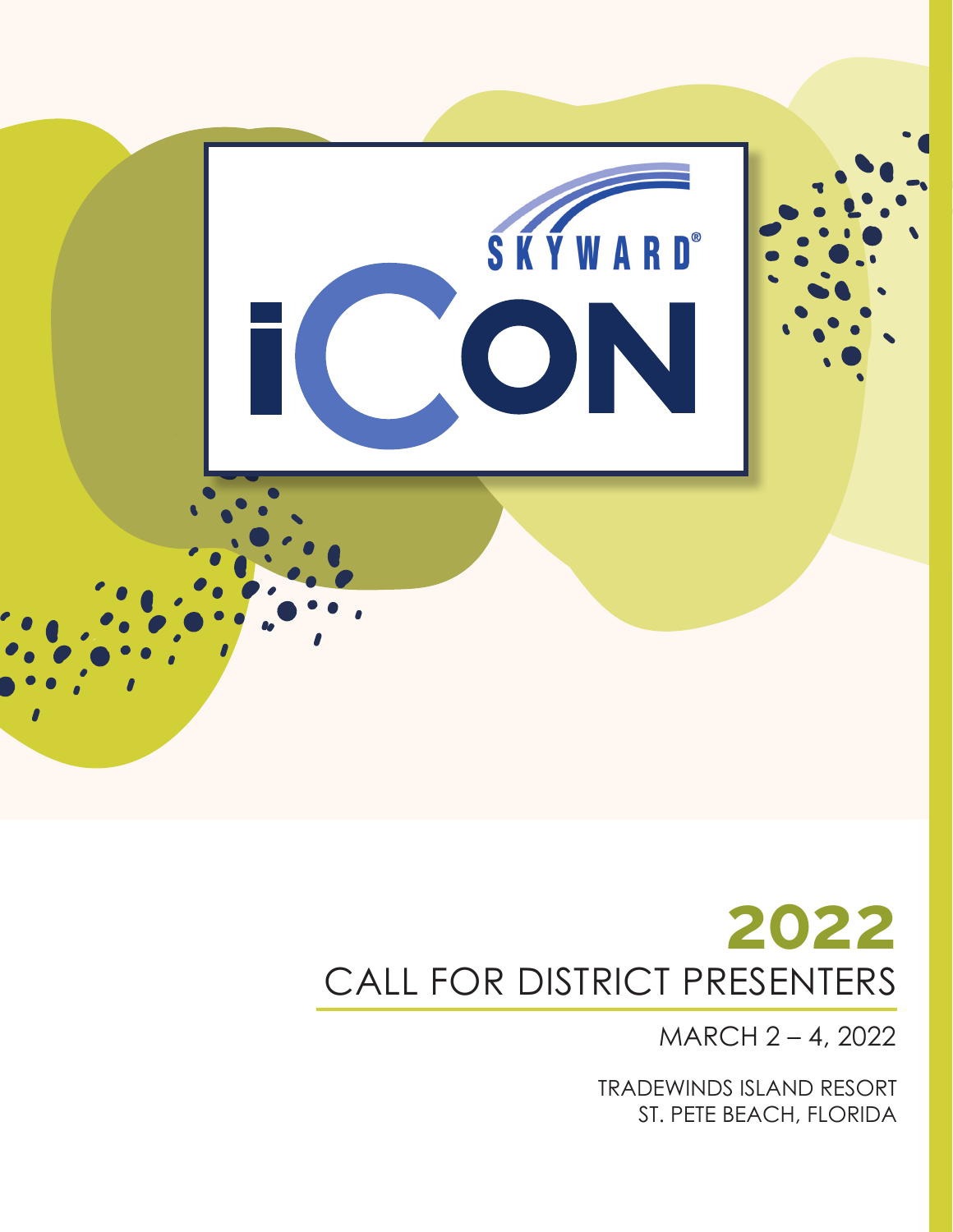Deadline for submission is Friday, December 10, 2021.

Late proposals will not be accepted.

You are invited to submit proposals for educational sessions for Skyward's 19th annual iCon (International Conference) to be held at the TradeWinds Island Resort in St. Pete Beach, Florida from March 2 – 4, 2022. Conference and exhibit programming is based on this annual Call for Presenters, bringing practical and relevant information to your fellow school business leaders.

Presentations will be offered as 45- to 50-minute concurrent educational sessions presented by one or two participants in a lecture-style format. About three-quarters of the allotted time will be for the presentation, and the remaining quarter for questions and answers. A variety of supporting media such as PowerPoint/Prezi presentations and/or handouts with key information is required.

### **GUIDELINES**

Appearing before decision-makers working in K-12 schools is an honor. In addition to enhancing their professional stature, presenters also gain recognition and credibility as an expert in their field and have face-to-face access to hundreds of attendees. People selected to present at Skyward iCon serve on a contributing basis and agree to the following guidelines:

- 1. Breakout presenters are responsible for all arrangements and expenses necessary for participation.
- 2. Presenters must be registered for the conference and will not have to pay the registration fee (may only be applied to one presenter per session). Presenters are responsible for all travel, lodging, and meals not provided at the conference.
- 3. Presenters will provide any handout materials to support their presentations.
- 4. All presenters are expected to adhere to copyright laws.
- 5. Presenters will provide Skyward with a copy of their Powerpoint/Prezi presentation no later than Friday, February 11, 2022.
- 6. All presenters must have some form of handout for attendees if not providing a Powerpoint/Prezi presentation.
- 7. Presenters must bring their own computers and adapters for their presentation. Projectors will be provided by Skyward.
- 8. Presenters agree to give Skyward permission to reproduce and distribute all presentation materials and audio/video records and distribute recordings of their presentation. Presenters agree to waive all claims to any royalties in conjunction with sales of the recordings. This does not in any way limit the presenter's right to have materials published or presented in other forms.

## **SELECTION PROCESS**

Beginning in early December, Skyward conference committee members will evaluate the proposed presentations on the basis of appropriateness and significance of the topic as well as indications that the presentation will be organized and well-prepared. Other factors affecting proposal selection include:

- Relevance to school administration and management
- Well-defined focus
- Practical applications of the material
- Timeliness of the topic
- Presentation quality

**Selected district presenters will begin to be notified the week of December 13, 2021.**

### **SUBMITTING A PROPOSAL**

- 1. Please type or print clearly when completing the presentation proposal form.
- 2. If submitting more than one proposal, each must be submitted on a separate form.
- 3. Do not submit videos, Powerpoint/Prezi presentations, or other materials at this time.
- 4. Email your proposal to Cassidy Downs, Public Relations Specialist at *cassidyd@skyward.com.*

*Only proposals received on or before Friday, December 10, 2021 will be considered. Skyward will notify you by Tuesday, December 21, 2021 regarding the status of your presentation proposal.*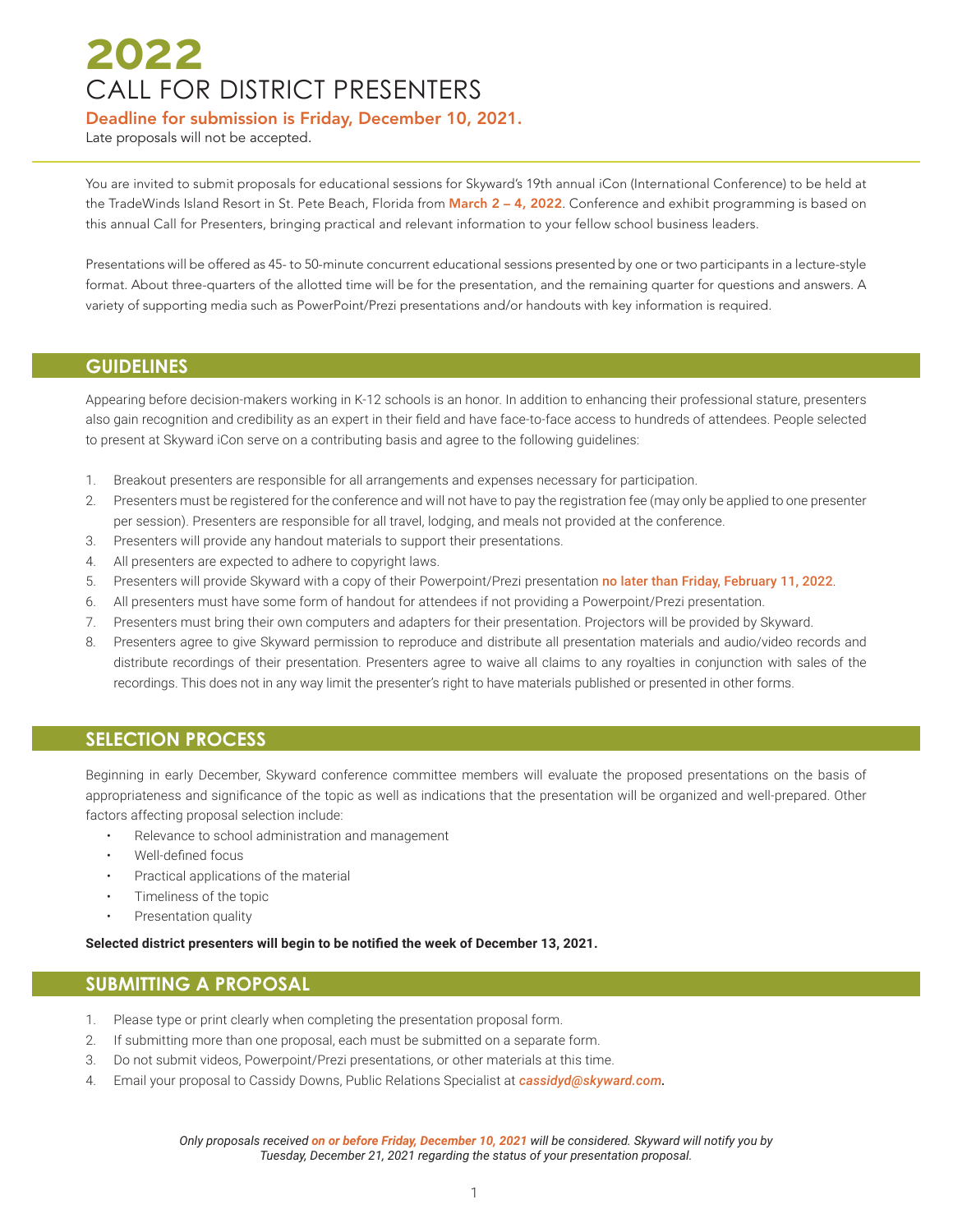TRADEWINDS ISLAND RESORT, ST. PETE BEACH, FL **|** MARCH 2 – 4, 2022 Submission deadline is Friday, December 10, 2021.

# **SOLUTION TYPE** (PLEASE SELECT ONE) :  $\begin{bmatrix} 1 \\ 2 \end{bmatrix}$  SMS 2.0  $\begin{bmatrix} 1 \\ 2 \end{bmatrix}$  Qmlativ

### **FUNCTION AREA :** *(PLEASE SELECT ONE)*

| [] Business Management [] Payroll [] Personnel / HR [] Information Technology |  |  |
|-------------------------------------------------------------------------------|--|--|
| [] Student Management [] Special Education [] Other (PLEASE SPECIFY)          |  |  |

# **SESSION TITLE :**

# **SESSION DESCRIPTION :**

Please provide a description of your presentation including session goals and objectives, the intended audience, the specific solution(s) your presentation may touch on, and how participants would benefit from attending your session. Please be as detailed as possible.

*Only proposals received on or before Friday, December 10, 2021 will be considered. Please email application to Cassidy Downs, Public Relations Specialist at cassidyd@skyward.com.*